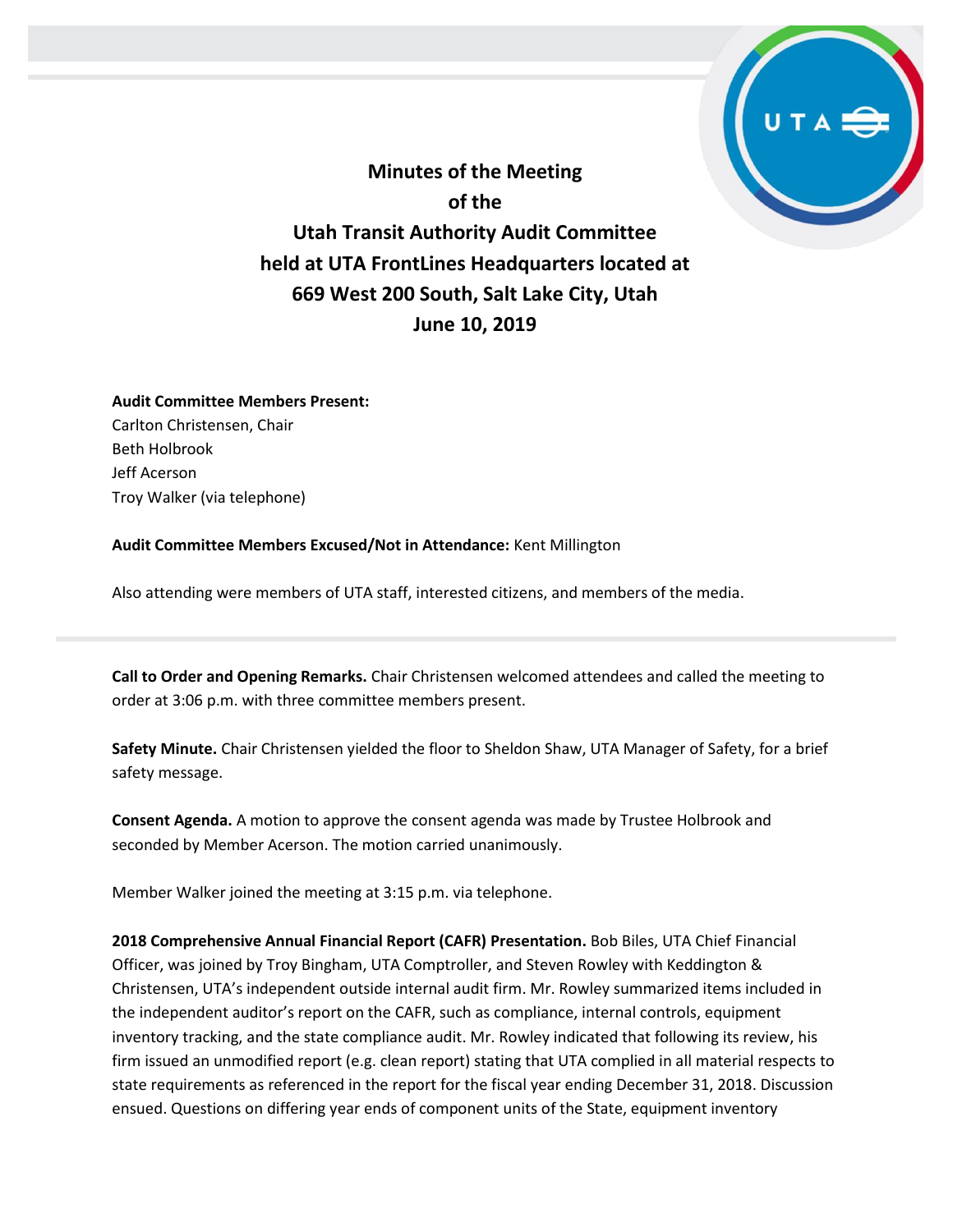reconciliation, and UTA's asset tracking system were posed by the committee and answered by Mr. Rowley and staff.

A motion to accept the 2018 Comprehensive Annual Financial Report and forward it to the board for approval was made by Member Acerson and seconded by Trustee Holbrook. The motion carried unanimously.

**Internal Audit Update.** Riana de Villiers, UTA Chief Internal Auditor spoke about the status of the 2019 Internal Plan and agency compliance to internal audit recommendations.

**Internal Audit Report Review.** Riana de Villiers, UTA Chief Internal Auditor, was joined by Brian Ledbetter, UTA Senior Internal Auditor, Mr. Biles, and Mr. Bingham.

**National Transit Database (NTD) Report.** Ms. de Villiers summarized the audit scope. Mr. Ledbetter spoke about findings associated with governance, accuracy of data, review of data and documentation, timely reporting of vanpool data, and close-out. Management then spoke to some of the items included in the report. Discussion ensued. Questions on queries from the Federal Transit Administration on NTD submissions, annual reconciliation on monthly reporting, accuracy of the information included in the NTD, and progress on automating processes were posed by the committee and answered by staff.

**Treasury Management Report.** Ms. de Villiers provided an overview of the audit scope. Mr. Ledbetter reviewed findings associated with policies and procedures, bank accounts, bonds, leases, investments, and contracts and agreements. Management spoke about policies and procedures designed to address the audit findings. Discussion ensued. Questions on lease payments and reconciliation of payments on leases were posed by the committee and answered by staff. A clarification was made that "leases" in the report refers to vehicle leases and not real estate leases.

**Accounts Payable Preliminary Report.** Ms. de Villiers spoke about the audit scope. Discussion ensued. Mr. Ledbetter spoke about areas with findings in the preliminary report, including governance, general invoice processing, three-way match invoices, two-way match invoices, standard invoices, vendor payments, employee reimbursement, and vendor management. Management provided a response. Questions on the possibility for automation, fraud mitigation, and purchase card rebates were posed by the committee and answered by staff.

## **Other Business.**

**Next Meeting.** The next audit committee meeting is tentatively scheduled for August 12, 2019 at 3:00 p.m.

**Adjournment.** The meeting was adjourned at 4:22 p.m. by motion.